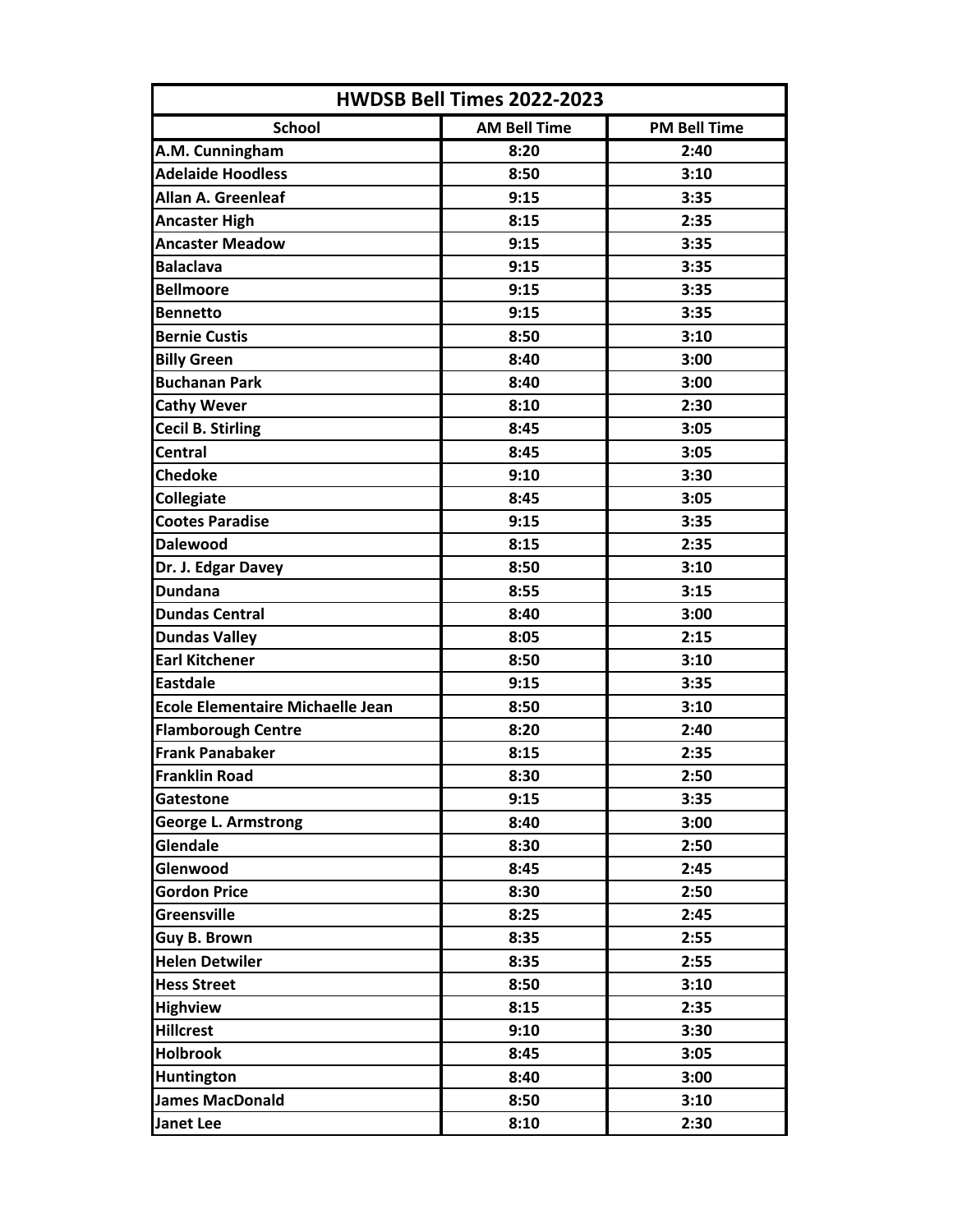| <b>Kanetskare</b>            | 8:40 | 3:00 |
|------------------------------|------|------|
| <b>Lake Avenue</b>           | 8:50 | 3:10 |
| Lawfield                     | 8:40 | 3:00 |
| <b>Lincoln Alexander</b>     | 8:20 | 2:40 |
| <b>Lisgar</b>                | 8:50 | 3:10 |
| <b>Mary Hopkins</b>          | 9:15 | 3:35 |
| <b>Memorial</b>              | 8:45 | 3:05 |
| <b>Millgrove</b>             | 8:45 | 3:05 |
| <b>Mount Albion</b>          | 9:15 | 3:35 |
| <b>Mount Hope</b>            | 9:15 | 3:35 |
| <b>Mountview</b>             | 8:45 | 3:05 |
| <b>Nora Henderson</b>        | 8:45 | 3:00 |
| Norwood                      | 8:55 | 3:15 |
| <b>Orchard Park</b>          | 8:00 | 2:08 |
| <b>Parkdale</b>              | 9:15 | 3:35 |
| <b>Pauline Johnson</b>       | 8:15 | 2:35 |
| <b>Prince of Wales</b>       | 8:30 | 2:50 |
| <b>Queen Mary</b>            | 9:00 | 3:20 |
| Queen Victoria               | 8:30 | 2:50 |
| Queensdale                   | 8:50 | 3:10 |
| <b>R.A. Riddell</b>          | 8:50 | 3:10 |
| <b>Ray Lewis</b>             | 9:15 | 3:35 |
| <b>Richard Beasley</b>       | 8:55 | 3:15 |
| Ridgemount                   | 9:15 | 3:35 |
| Rockton                      | 9:15 | 3:35 |
| <b>Rosedale</b>              | 8:20 | 2:40 |
| Rousseau                     | 9:15 | 3:35 |
| <b>Saltfleet</b>             | 8:00 | 2:30 |
| <b>Shannen Koostachin</b>    | 9:30 | 3:50 |
| <b>Sherwood</b>              | 8:00 | 2:30 |
| <b>Sir Allan MacNab</b>      | 8:00 | 2:05 |
| <b>Sir Wilfrid Laurier</b>   | 8:50 | 3:10 |
| <b>Sir William Osler</b>     | 9:15 | 3:35 |
| <b>Sir Winston Churchill</b> | 9:00 | 3:05 |
| <b>South Meadow</b>          | 8:20 | 2:40 |
| <b>Spring Valley</b>         | 9:30 | 3:50 |
| <b>Strathcona</b>            | 8:50 | 3:10 |
| <b>Tapleytown</b>            | 9:15 | 3:35 |
| <b>Templemead</b>            | 8:55 | 3:15 |
| <b>Tiffany Hills</b>         | 9:15 | 3:35 |
| <b>Viola Desmond</b>         | 8:45 | 3:05 |
| <b>Viscount Montgomery</b>   | 9:15 | 3:35 |
| W.H. Ballard                 | 8:50 | 3:10 |
| Waterdown                    | 8:00 | 2:30 |
| Westdale                     | 8:00 | 2:30 |